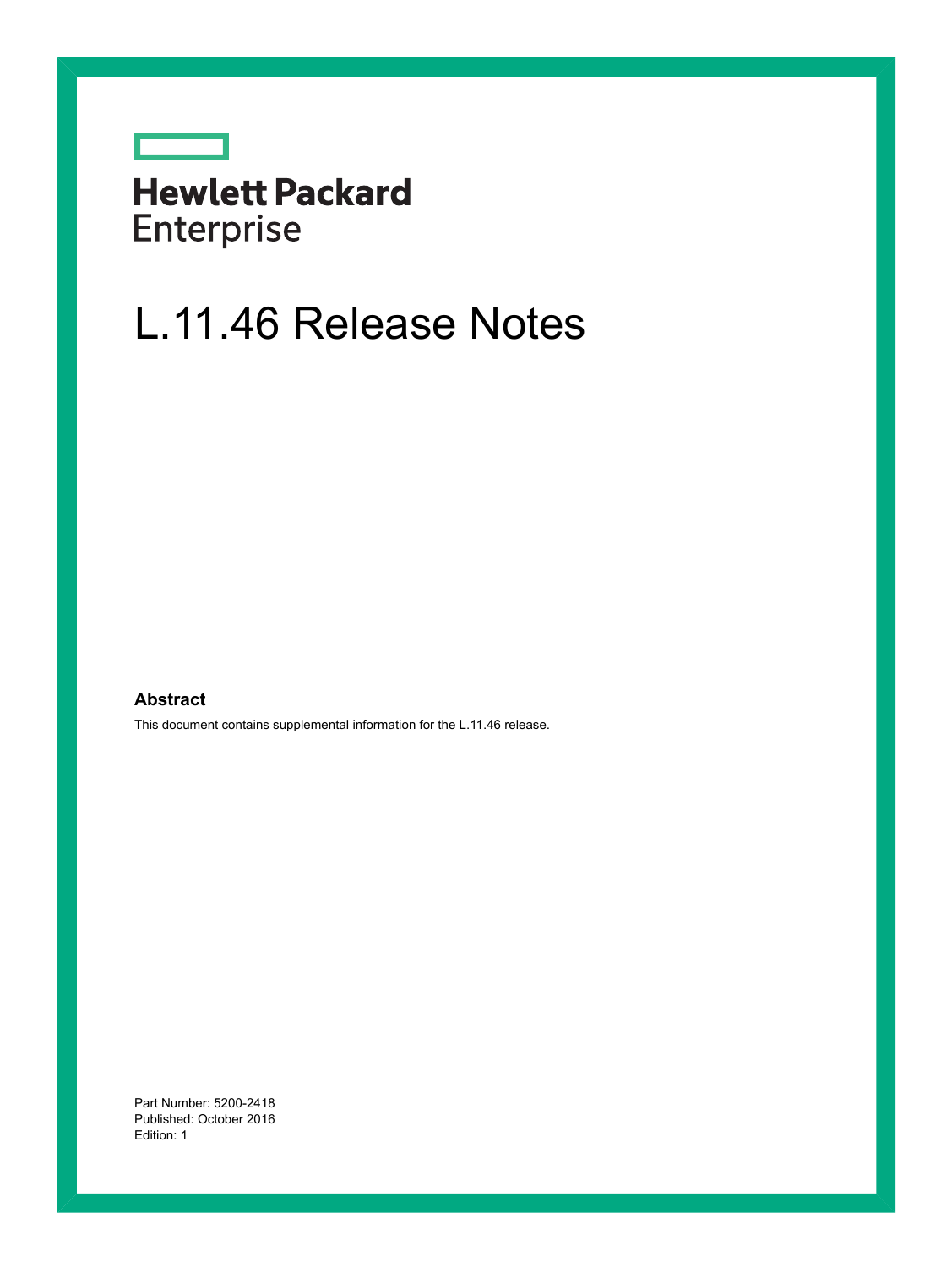#### © Copyright 2016 Hewlett Packard Enterprise Development LP

The information contained herein is subject to change without notice. The only warranties for Hewlett Packard Enterprise products and services are set forth in the express warranty statements accompanying such products and services. Nothing herein should be construed as constituting an additional warranty. Hewlett Packard Enterprise shall not be liable for technical or editorial errors or omissions contained herein.

Confidential computer software. Valid license from Hewlett Packard Enterprise required for possession, use, or copying. Consistent with FAR 12.211 and 12.212, Commercial Computer Software, Computer Software Documentation, and Technical Data for Commercial Items are licensed to the U.S. Government under vendor's standard commercial license.

#### **Acknowledgments**

Microsoft®, Windows®, and Windows Server® are U.S. registered trademarks of the Microsoft group of companies.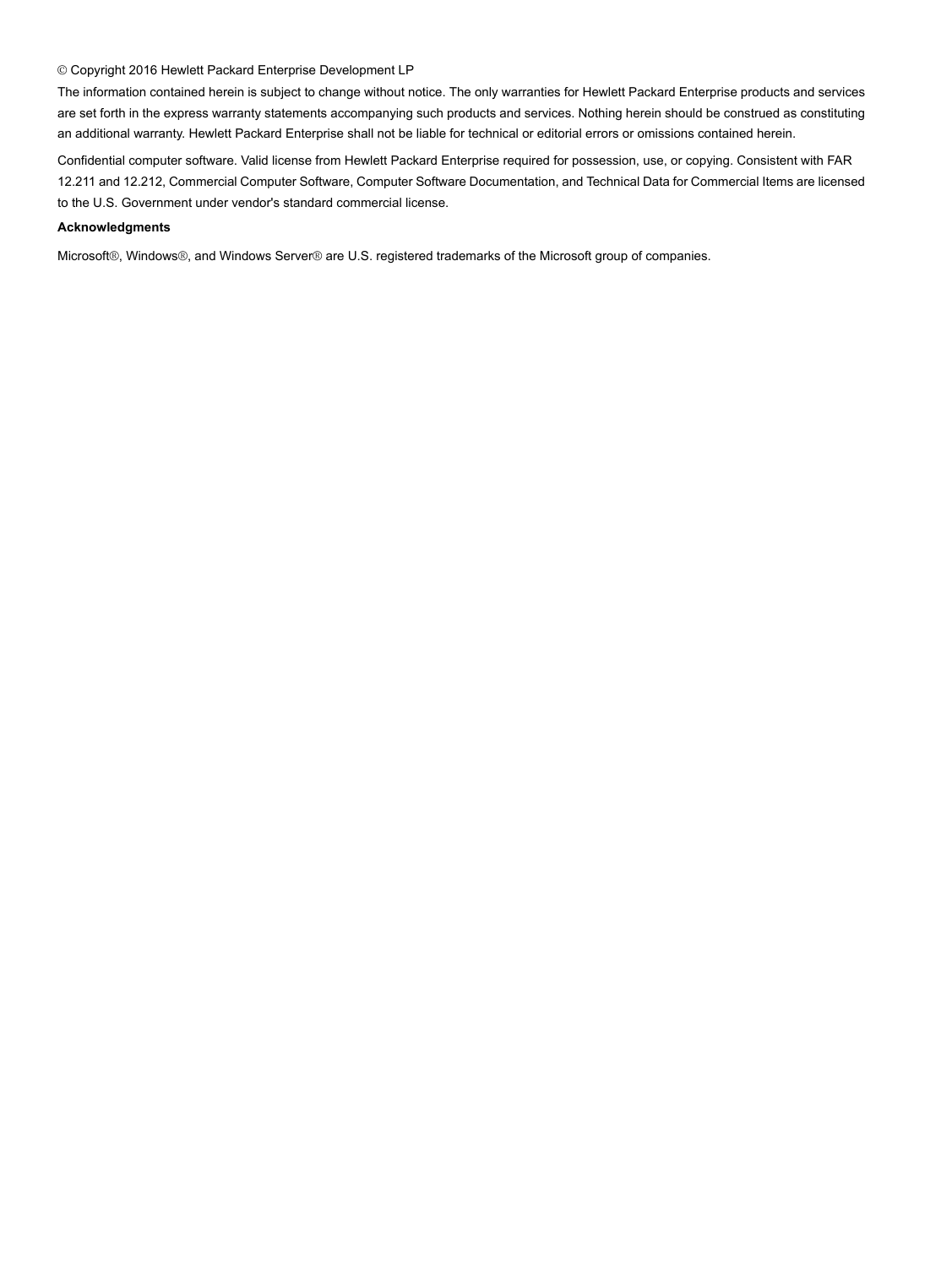## Contents

|         | .5  |  |
|---------|-----|--|
|         |     |  |
|         |     |  |
|         |     |  |
|         |     |  |
|         |     |  |
|         |     |  |
|         |     |  |
|         |     |  |
|         |     |  |
|         |     |  |
|         |     |  |
|         |     |  |
|         |     |  |
|         |     |  |
|         |     |  |
|         |     |  |
|         |     |  |
|         |     |  |
|         |     |  |
|         |     |  |
|         |     |  |
|         |     |  |
|         |     |  |
|         |     |  |
|         |     |  |
|         |     |  |
|         |     |  |
|         |     |  |
|         |     |  |
|         |     |  |
|         |     |  |
|         |     |  |
|         |     |  |
|         |     |  |
|         |     |  |
|         |     |  |
|         |     |  |
|         | . 9 |  |
| 802.1X. |     |  |
| . 9     |     |  |
|         |     |  |
|         |     |  |
|         |     |  |
|         |     |  |
|         |     |  |
|         |     |  |
|         |     |  |
|         |     |  |
|         |     |  |
|         |     |  |
|         |     |  |
|         |     |  |
|         |     |  |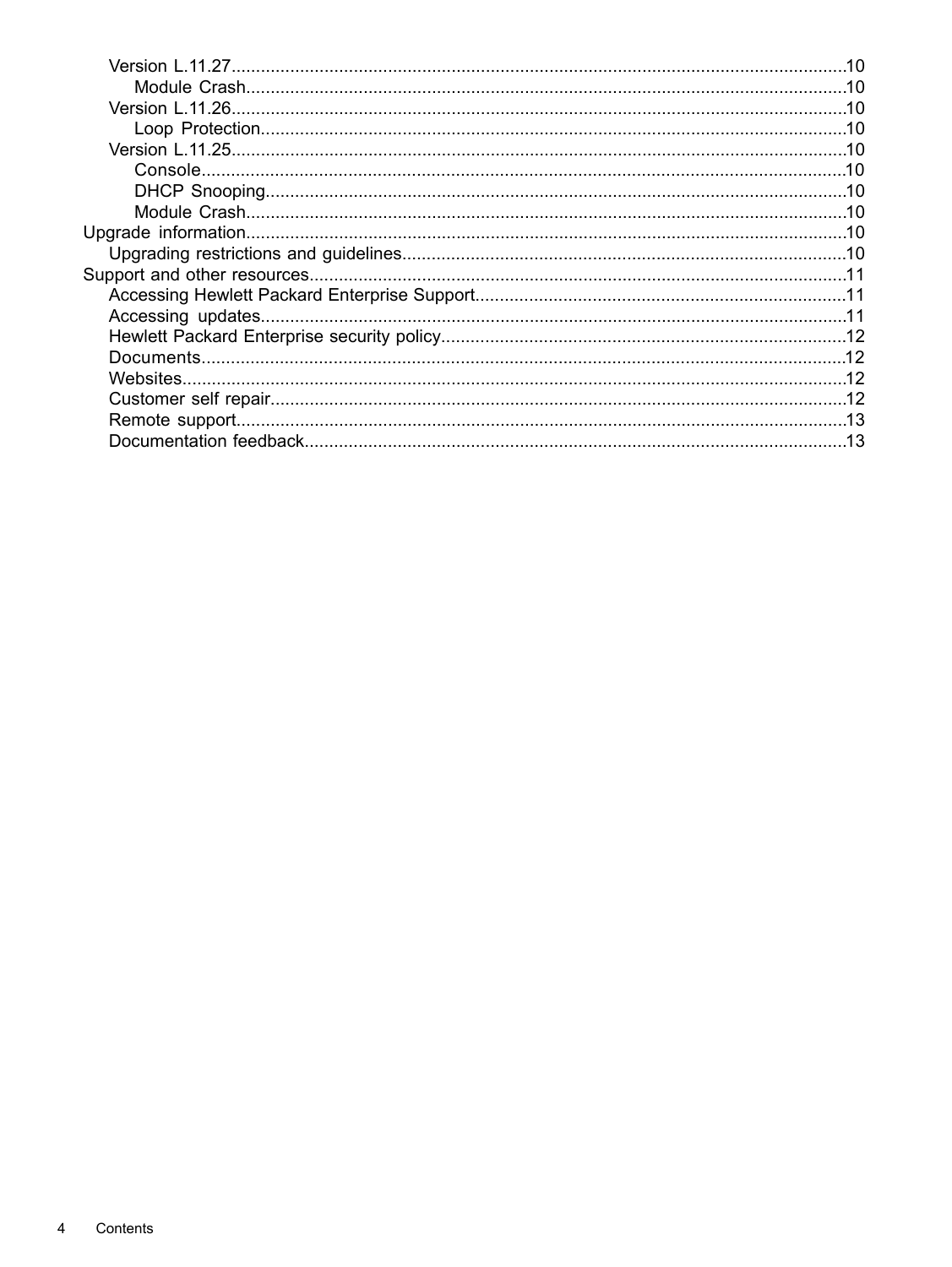## <span id="page-4-0"></span>1 L.11.46 Release Notes

## **Description**

<span id="page-4-1"></span>This release note covers software versions for the L.11 branch of the software.

This document covers software versions beginning with L.11.25. For information about earlier software versions, please see the L.11.24 release notes.

Product series supported by this software:

<span id="page-4-2"></span>• HPE 4200 vl Switch Series

## Important information

<span id="page-4-3"></span>To avoid damage to your equipment, do not interrupt power to the switch during a software update.

## Products supported

This release applies to the following product models:

| <b>Product number</b> | <b>Description</b>          |
|-----------------------|-----------------------------|
| J8772A/B              | HPF 4202-72 vl Switch       |
| J8771A                | HPF 4202vl-48G Switch       |
| J8770A                | HPE 4204 vl Switch Chassis  |
| J9064A                | HPF 4204-44G-4SFP vl Switch |
| J8773A                | HPE 4208-96 vl Switch       |
| J8775A/B              | HPE 4208-96 vl Switch       |
| J8774A                | HPF 4208vl-64G Switch       |
| J9030A                | HPE 4208-68G-4SFP vl Switch |

## <span id="page-4-4"></span>Compatibility/interoperability

The switch web agent supports the following operating system and web browser combinations:

| <b>Operating System</b> | <b>Supported Web Browsers</b>                     |
|-------------------------|---------------------------------------------------|
| Windows XP SP3          | Internet Explorer 7, 8<br>Firefox 3.5             |
| Windows Vista SP2       | Internet Explorer 8, 9<br>Firefox 10, 11          |
| Windows 7               | Internet Explorer 8, 9<br>Firefox 12<br>Chrome 19 |
| Windows Server 2008 SP2 | Internet Explorer 8, 9<br>Firefox 12              |
| Macintosh OS            | Firefox 12                                        |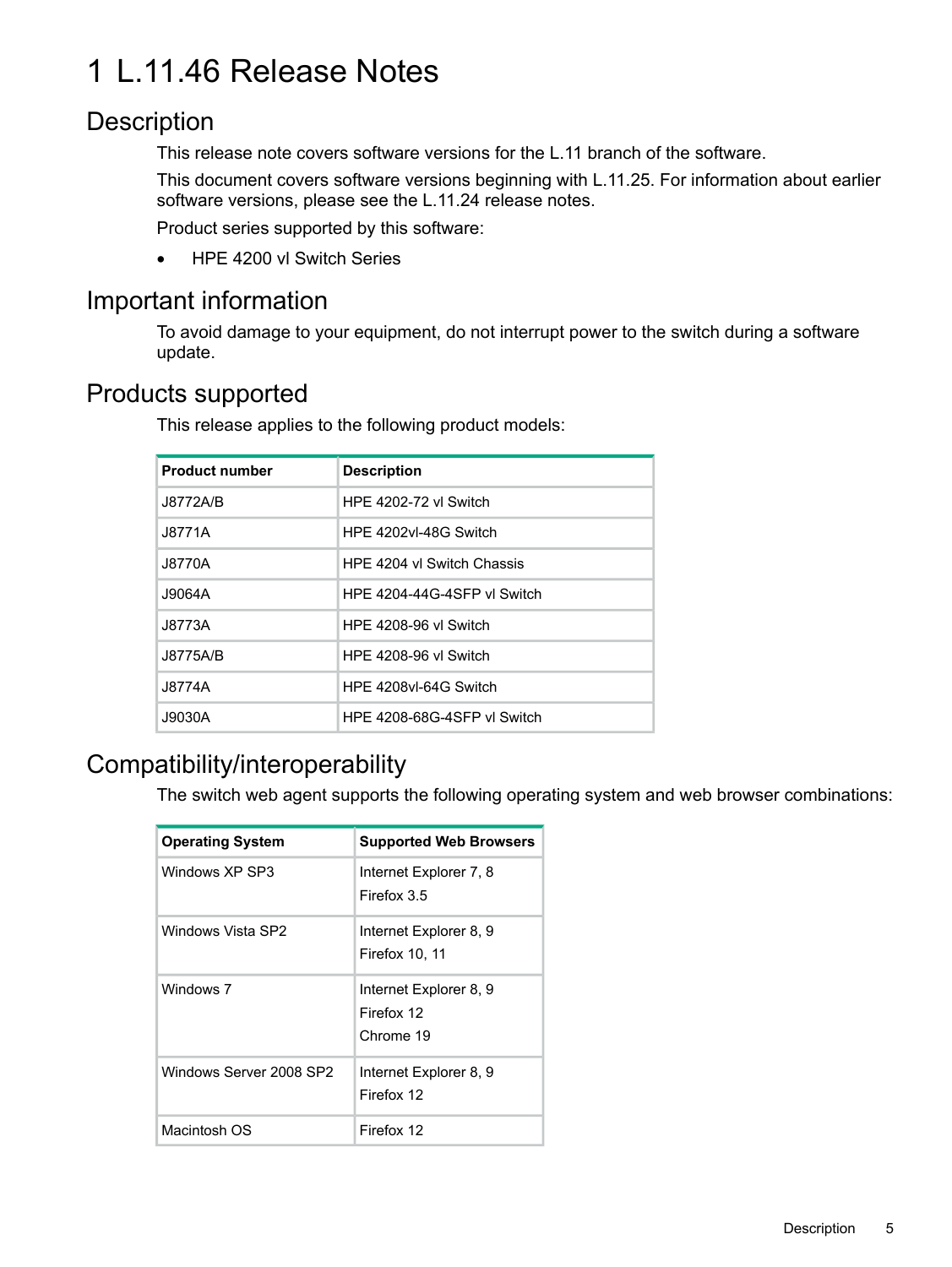## Enhancements

<span id="page-5-1"></span><span id="page-5-0"></span>No enhancements have been introduced since L.11.24.

### Fixes

This section lists released builds that include fixes. Software fixes are listed in reverse-chronological order, with the newest on the top of the list. Unless otherwise noted, each software version listed includes all fixes added in earlier versions.

The Symptom statement describes what a user might experience if this is seen on the network. The Scenario statement provides additional environment details and trigger summaries. When available, the Workaround statement provides a workaround to the issue for customers who decide not to update to this version of software.

<span id="page-5-3"></span><span id="page-5-2"></span>**NOTE:** The number preceding the fix description is used for tracking purposes.

#### Version L.11.46

#### Online help

**CR\_0000201063 Symptom:** Web management help file is not accessible.

<span id="page-5-5"></span><span id="page-5-4"></span>**Scenario:** The web management interface online help file URL changed to accommodate the domain name change for host files.

#### Version | 11.45

#### Crash

**CR\_0000189998 Symptom:** Switch crashes with PPC Instruction Fetch exception vector 0x400 error message.

**Scenario:** When transferring files from multiple simultaneous secured connections (SFTP/SCP), the switch may crash with the following error message:

<span id="page-5-6"></span>PPC Instruction Fetch exception vector 0x400

<span id="page-5-7"></span>**Workaround:** Avoid simultaneous file transfers using secured connection, such as SFTP or SCP.

#### Version | 11.44

#### Command Authorization

<span id="page-5-8"></span>**CR\_0000137774** When issuing a command such as show tech (which invokes many sub-commands), if any of the sub-commands are on the HP-Command-Exception "DenyList", the command fails and the user is removed from enable mode.

#### Crash

**CR\_0000120993** Uploading a config file via SFTP might cause the switch to reboot unexpectedly with a message similar to Software exception at exception.c: 374 -- in 'tExcTask', task ID =  $0x87965b10$ , -> internal error.

**CR\_0000137484** Multiple SSH sessions attempting to simultaneously transfer files from the switch might cause the switch to reboot unexpectedly with a message similar to  $TLE$  Miss: Virtual Addr=0x00000000 IP=0x80711c0c Task='tSftp0' Task ID=0x856dc2f0 fp:0x00000005 sp:0x856d8058 ra:0x806d6b20 sr:0x1000fc01.

**CR\_0000154313** With SSH enabled, attempting SFTP transfers might cause the switch to reboot unexpectedly with a message similar to TLB Miss: Virtual Addr=0x0000001c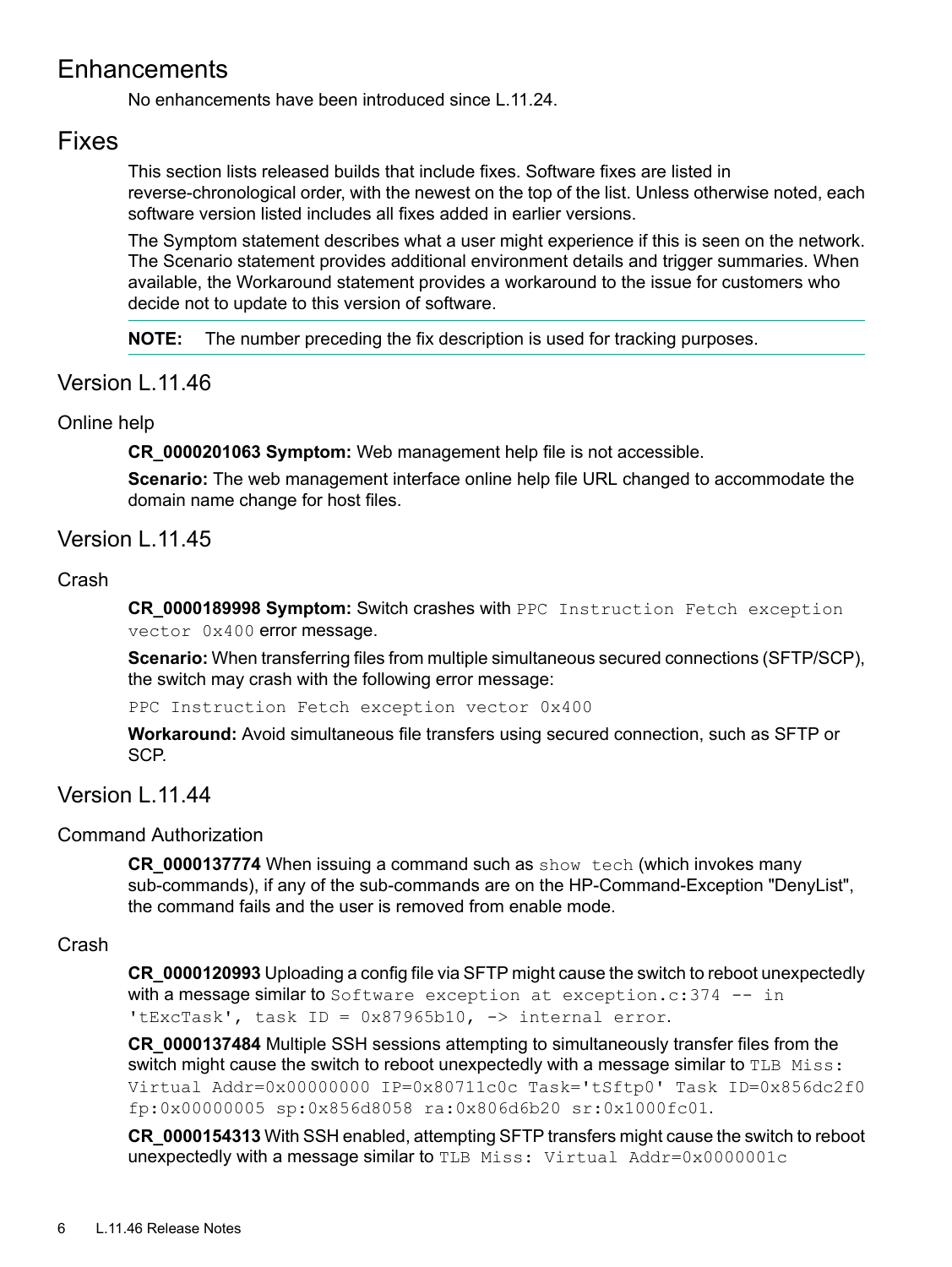IP=0x8008b24c Task='tSftp0', Task ID=0x85717f10 fp:0x85d83a38 sp:0x85717d58 ra:0x8008b1c8 sr:0x1000fc01.

**CR\_0000167966** When a large amount of 802.1x and MAC-based authentication clients are connected to the switch, the switch may crash with the following message: Software exception at wma ctrl sm.c:250 -- in 'mWebAuth', task ID = 0x32b03d8 -> internal error.

#### <span id="page-6-0"></span>**Stacking**

**CR\_0000149717** When an IP address is manually configured on the IP Stack Commander's Primary VLAN and the Stack Commander is rebooted, the Stack Member switches lose the IP Stack Commander's IP address.

```
4200# show stack
Stacking - Stacking Status (This Switch)
 Stack State : Member
 Transmission Interval : 60
 Switch Number : 1
 Stack Name : procurve
 Member Status : Joined Successfully
 Commander Status : Commander Up
 Commander IP Address :
 Commander MAC Address : 001635-2a4800
```
<span id="page-6-1"></span>When a user then attempts to connect to a Stack Member using the web interface, the user will be redirected to http://0.0.0.0.

#### Web Management

<span id="page-6-3"></span><span id="page-6-2"></span>**CR\_0000162905** When a user connects to an IP address on the switch using a browser with Java version 7U51 or later, the web interface is blocked because the Java applets were not code-signed.

#### Version L.11.43

#### Crash

<span id="page-6-4"></span>**CR\_0000143795** A switch configured with the command qos\_udp-port *<port\_number>* priority *<priority\_value>* that receives an IPv6 packet might reboot unexpectedly with a message similar to Software exception in ISR at arm exception.c:1286 -> internal error.

#### <span id="page-6-5"></span>Version L.11.42

<span id="page-6-7"></span><span id="page-6-6"></span>No fixes were included in software version L.11.42.

#### Version L.11.41

#### File Transfer

<span id="page-6-8"></span>**CR\_0000133993** The switch does not allow the user to download a config file that has a trunk defined, responding with the error Corrupted download file.

#### Version L.11.40

#### Module Crash

**CR\_0000111233** A switch module might reboot unexpectedly with task eDrvPoll when sFlow is enabled. This CR\_0000111233 is an improvement of the previous Module Crash fixes (PR\_0000047076 in L.11.25, PR\_0000059805 in L.11.27, and CR\_0000076434 in L.11.35).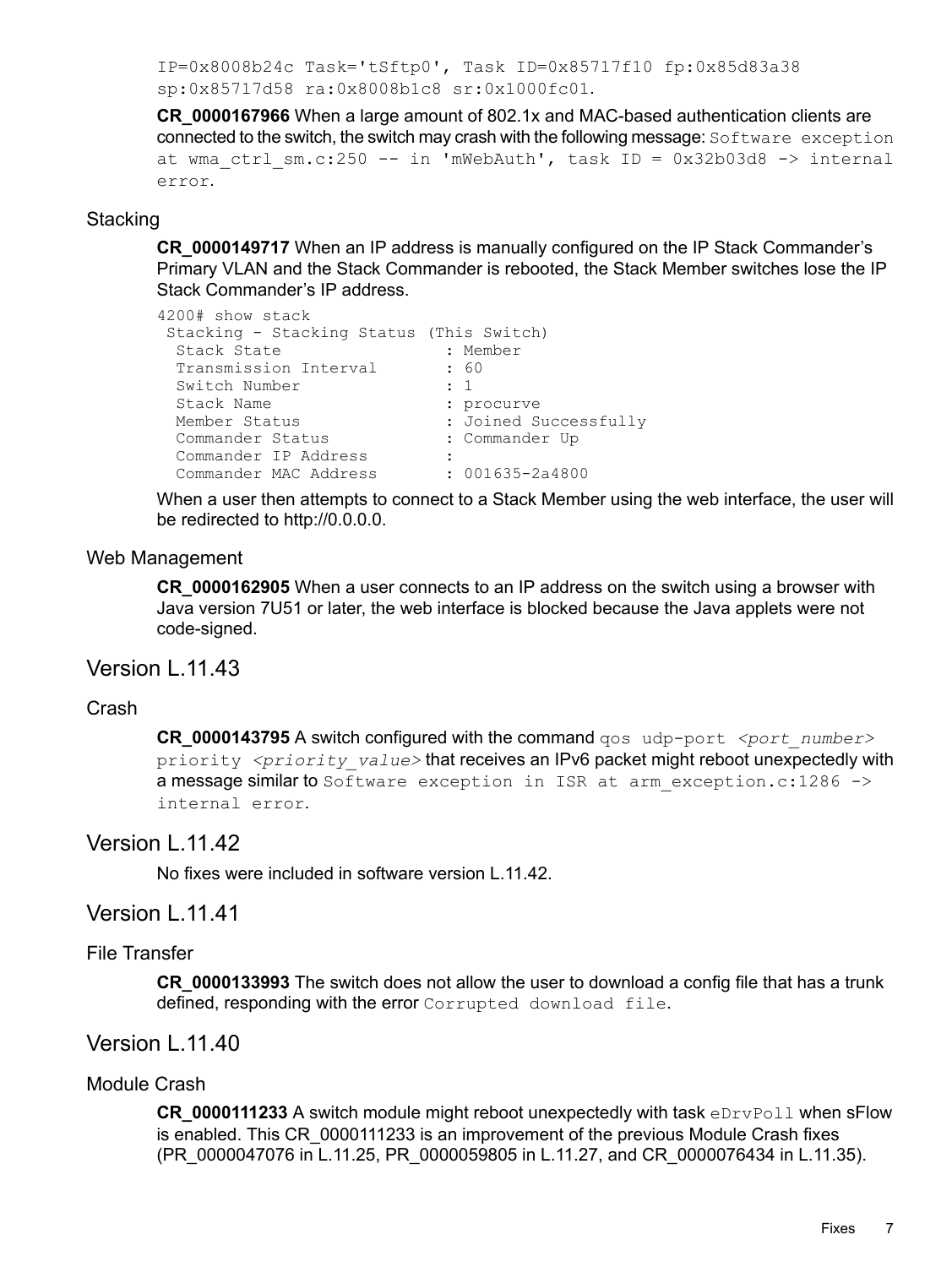#### <span id="page-7-0"></span>Version L.11.39

#### DHCP Snooping

<span id="page-7-2"></span><span id="page-7-1"></span>**CR\_0000126311** The CLI entry dhcp-snooping option 82 untrusted-policy keep is not included in the config file if no dhcp-snooping option 82 is also configured. If the config file is saved to a TFTP server, it will not function properly when subsequently loaded on a switch.

#### Display Issue

<span id="page-7-3"></span>**CR\_0000118422** A MAC address that begins with a non-zero value is displayed incorrectly in CLI and Web interface output.

#### Version L.11.38

<span id="page-7-5"></span><span id="page-7-4"></span>No fixes were included in software version L.11.38.

#### Version L.11.37

#### Secure Copy

<span id="page-7-6"></span>**PR\_0000073633, CR\_0000078310** File transfer fails when using Secure Copy (SCP) or Secure FTP (SFTP) to download the switch operating system. The error message  $error$  while reading: received a short buffer from FXP READ, but not at EOF has been observed.

#### Web Authentication

<span id="page-7-7"></span>**PR\_0000066117, CR\_0000072784** Login to the switch fails when configured for Web Authentication with PEAP-MSCHAPv2 using a Windows Server 2008 R2 Network Policy Server (NPS).

#### Version L.11.36

<span id="page-7-9"></span><span id="page-7-8"></span>No fixes were included in software version L.11.36.

#### Version L.11.35

#### CLI

<span id="page-7-10"></span>**CR\_0000103104** When a user enters the command to delete a VLAN that has switch ports defined, the switch responds with a statement that the ports will be moved to the default VLAN and then asks Do you want to continue?  $[y/n]$ . Whether the user types y or n, the VLAN is deleted.

#### Module Crash

<span id="page-7-11"></span>**CR\_0000076434** A switch module might reboot unexpectedly with task eDrvPoll when sFlow is enabled. This CR\_0000076434 is an improvement of the previous Module Crash fixes (PR\_0000047076 in L.11.25, and PR\_0000059805 in L.11.27).

#### SNMP

**CR\_0000102629** In switch software the OID suffix for hpicfBridgeRstpPortPathCost is 7 and for hpicfBridgeRstpForceBpduMigrationCheck the OID suffix is 6, but the reverse is actually correct.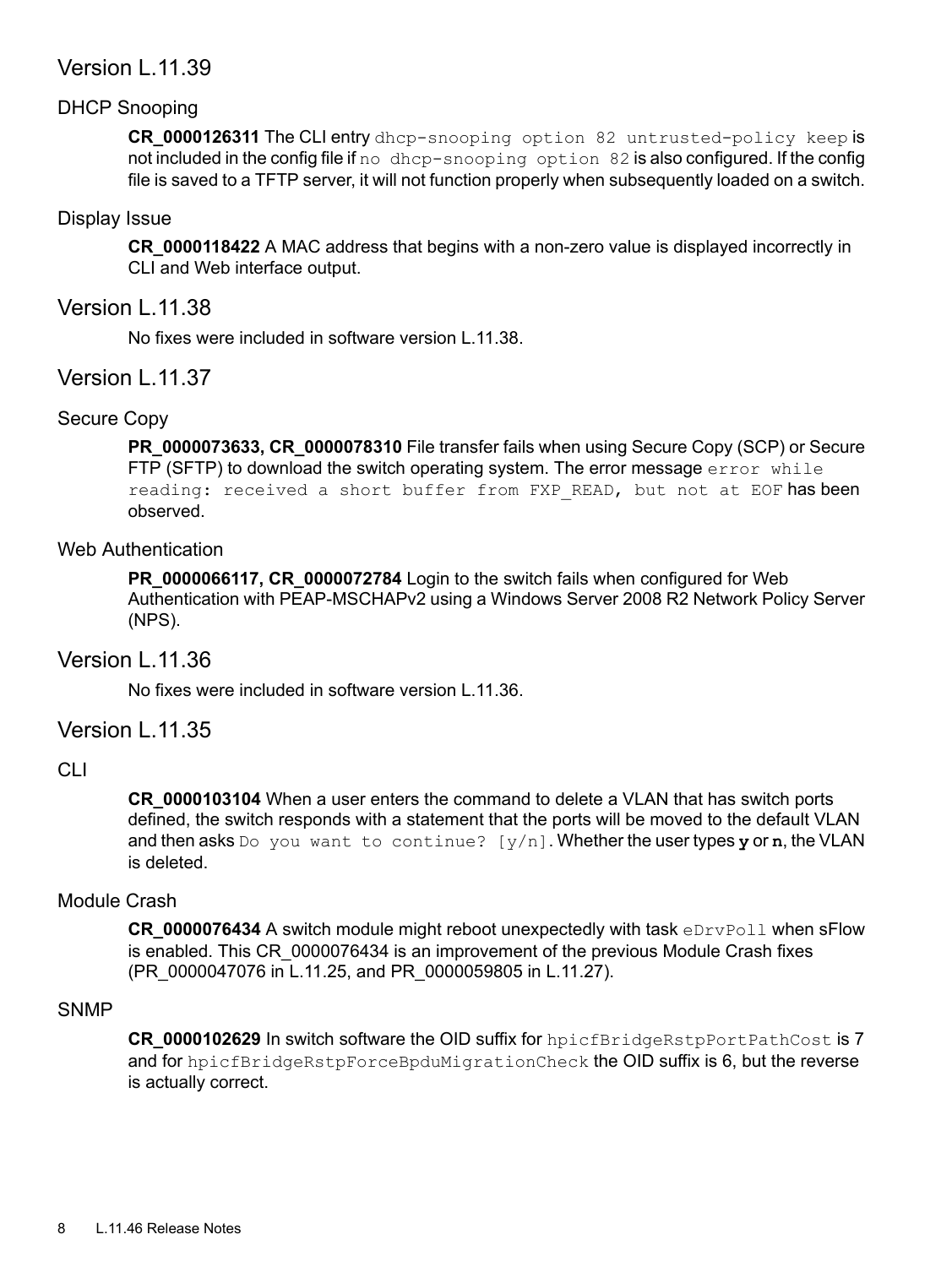#### <span id="page-8-0"></span>Version L.11.34

#### Port Communication

<span id="page-8-1"></span>**PR\_0000072750, CR\_0000077591** In an unusual situation, traffic from some Gigabit ports on a 4200vl switch might cause a connected PC to hang. This happens when the PC has a LAN On Motherboard (LOM) interface that uses the Intel® 82578DM Gigabit NIC. It happens only when the PC is connected to the vl 16-Port Gig-T Module (J8764A), or to a gigabit port on a 4202vl-48G Switch (J8771A).

#### <span id="page-8-3"></span><span id="page-8-2"></span>Version L.11.33

#### 802.1X

<span id="page-8-5"></span><span id="page-8-4"></span>**PR\_0000072167** With port authentication configured, a network topology loop between two ports on the same module has a side effect: the switch agent stops responding to unicast traffic.

#### Version L.11.32

#### FFI/Config

**PR\_0000039989 FFI:** If an FFI even is triggered, and when the link is brought down and back up again, the same FFI event will be triggered again in about 20 seconds, even if the trigger condition is not met.

<span id="page-8-6"></span>**Config:** This fix makes the downgrade of the port to auto-10/100 visible in the running configuration. Note that this may trigger the switch to ask  $Do you want to save current$ configuration? upon logout or switch reload.

#### Loop Protection

<span id="page-8-8"></span><span id="page-8-7"></span>**PR\_0000069799** Loop protection does not disable the port, despite the event log message that says the port is disabled.

#### Version L.11.31

#### CLI

**PR\_0000051188** If the switch uses DHCP to obtain an IP address, the output of show ip does not display the correct default gateway. This is a display issue only; the correct gateway address is used by the switch.

<span id="page-8-9"></span>**PR\_0000060894** An empty transceiver slot cannot be configured to be a member of a newly-created VLAN. The switch responds with the error invalid input.

<span id="page-8-10"></span>**Workaround:** Use the Web GUI to move the port in to a different VLAN.

#### DHCP Snooping

<span id="page-8-11"></span>**PR\_0000065859** With DHCP snooping enabled, the switch drops DHCP ACK packets from PXE servers, which causes PXE boot processes to fail.

#### <span id="page-8-12"></span>Version L.11.30

#### Management

**PR\_0000053533** The ProCurve Manager (PCM) **test communication parameters** test might fail on the second attempt.

#### Web Management

**PR\_0000060662** The Web user interface displays **Status** at the top of screen even though there is no status information provided.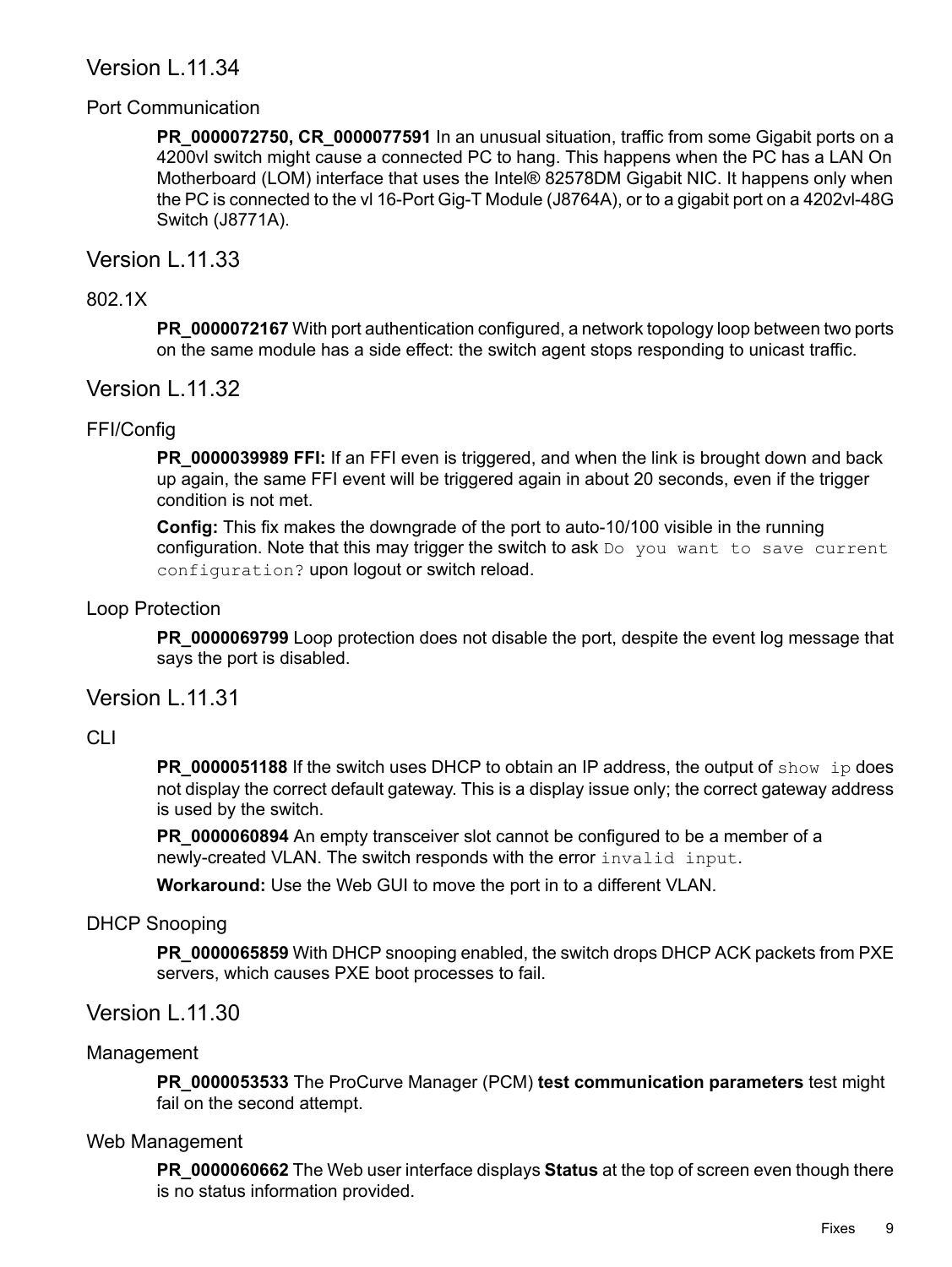#### <span id="page-9-0"></span>Version L.11.29

#### **Counters**

<span id="page-9-2"></span><span id="page-9-1"></span>**PR\_0000062966** The Drops Tx counter is not reset when a port goes offline, which can cause erroneous FFI (Find, Fix, Inform) High collision or drop rate messages after the port comes back online.

#### <span id="page-9-3"></span>Version L.11.28

#### Link

<span id="page-9-4"></span>**PR\_0000059144** Link might not be established for up to 10 minutes when the switch is connected to an Intel® PRO/100 VE network interface card (NIC) at 100 Mbps. This issue occurs on only the J8768A vl 24-Port Gig-T Module and the J9033A vl 20-Port Gig-T+4 SFP Module.

<span id="page-9-5"></span>Version L.11.27

#### Module Crash

<span id="page-9-7"></span><span id="page-9-6"></span>**PR\_0000059805** A switch module might reboot unexpectedly with task eDrvPoll when sFlow is enabled.

Version L.11.26

#### Loop Protection

<span id="page-9-9"></span><span id="page-9-8"></span>**PR\_0000058459** When loop protection is disabled on a port or set of ports, the ports are briefly disabled and the event log displays an entry similar to Loop Protect (63) has disabled port 1 for 1 second and port 1 timer (63) has expired. In some cases, the port remains disabled and the switch must be power-cycled to re-enable the port.

#### Version L.11.25

#### Console

<span id="page-9-10"></span>**PR\_0000001136** Rarely, the switch console may hang after a software image transfer to the switch.

<span id="page-9-11"></span>**Workaround: <Ctrl-C>** restores the command prompt.

#### DHCP Snooping

**PR\_0000046276** With DHCP snooping enabled, a MAC-Authentication client whose session times out cannot reauthenticate.

#### Module Crash

<span id="page-9-12"></span>**PR\_0000043996** Re-inserting a module may result in eChassMgr module crash.

<span id="page-9-13"></span>**PR\_0000047076** Module can fail with task eDrvPoll when sFlow is enabled. Example message: chassis: SlotB Software exception at msg Sys drv.c:529 -- in 'eDrvPoll', task ID =  $0 \times 41 \in 6f720$ .

## Upgrade information

## Upgrading restrictions and guidelines

L.11.46 uses BootROM L.10.02. If your switch has an older version of BootROM, the BootROM will be updated with this version of software.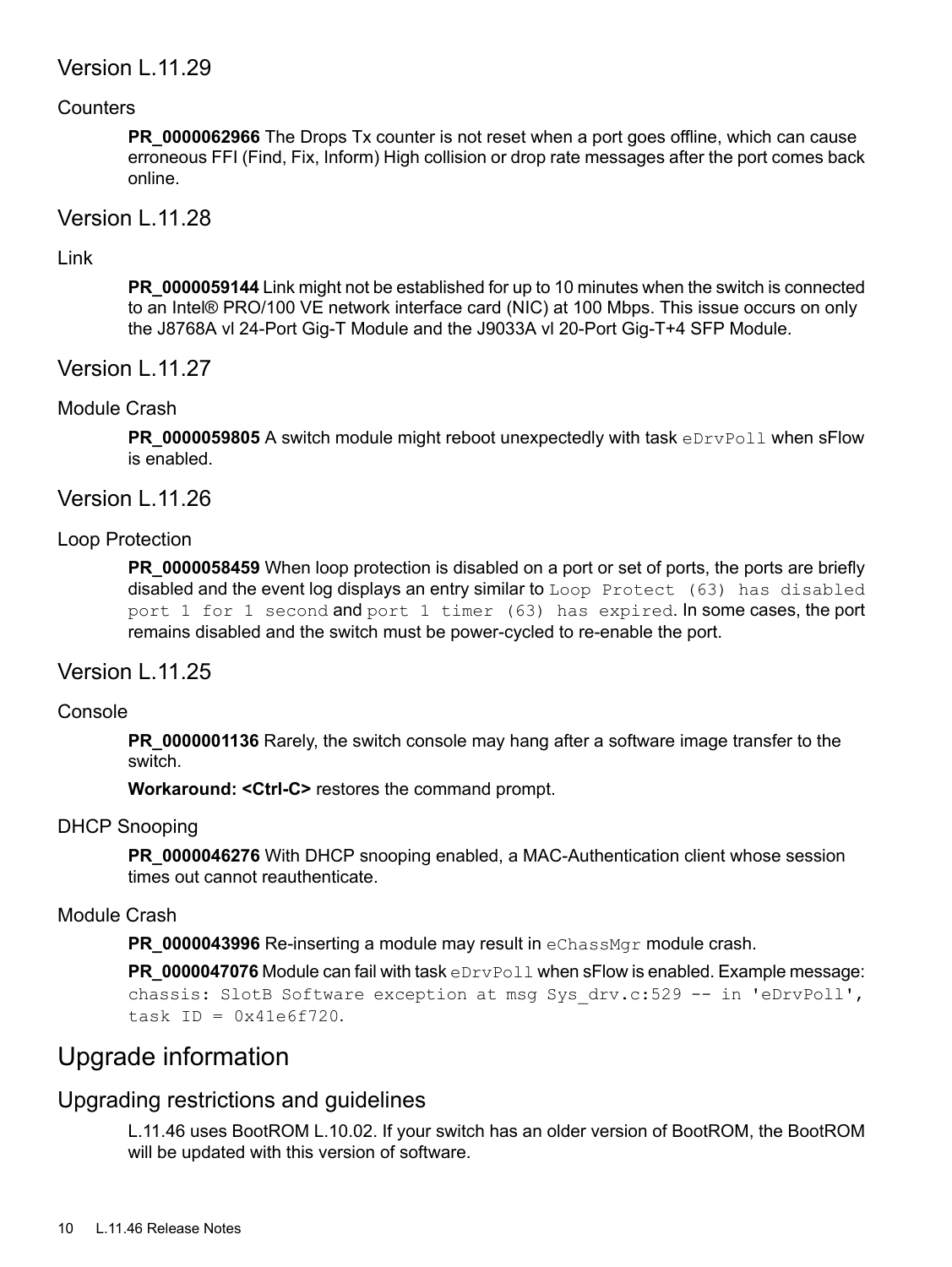## <span id="page-10-0"></span>Support and other resources

### <span id="page-10-1"></span>Accessing Hewlett Packard Enterprise Support

- For live assistance, go to the Contact Hewlett Packard Enterprise Worldwide website: **[www.hpe.com/assistance](http://www.hpe.com/assistance)**
- To access documentation and support services, go to the Hewlett Packard Enterprise Support Center website:

#### **[www.hpe.com/support/hpesc](http://www.hpe.com/support/hpesc)**

#### Information to collect

- Technical support registration number (if applicable)
- Product name, model or version, and serial number
- Operating system name and version
- Firmware version
- Error messages
- Product-specific reports and logs
- <span id="page-10-2"></span>• Add-on products or components
- Third-party products or components

#### Accessing updates

- Some software products provide a mechanism for accessing software updates through the product interface. Review your product documentation to identify the recommended software update method.
- To download product updates, go to either of the following:
	- Hewlett Packard Enterprise Support Center **Get connected with updates** page: **<www.hpe.com/support/e-updates>**  $\circ$
	- HPE Networking Software: **<www.hpe.com/networking/software>**
	- To view and update your entitlements, and to link your contracts and warranties with your profile, go to the Hewlett Packard Enterprise Support Center **More Information on Access to Support Materials** page:

#### **<www.hpe.com/support/AccessToSupportMaterials>**

 $\mathbb{O}$ **IMPORTANT:** Access to some updates might require product entitlement when accessed through the Hewlett Packard Enterprise Support Center. You must have an HP Passport set up with relevant entitlements.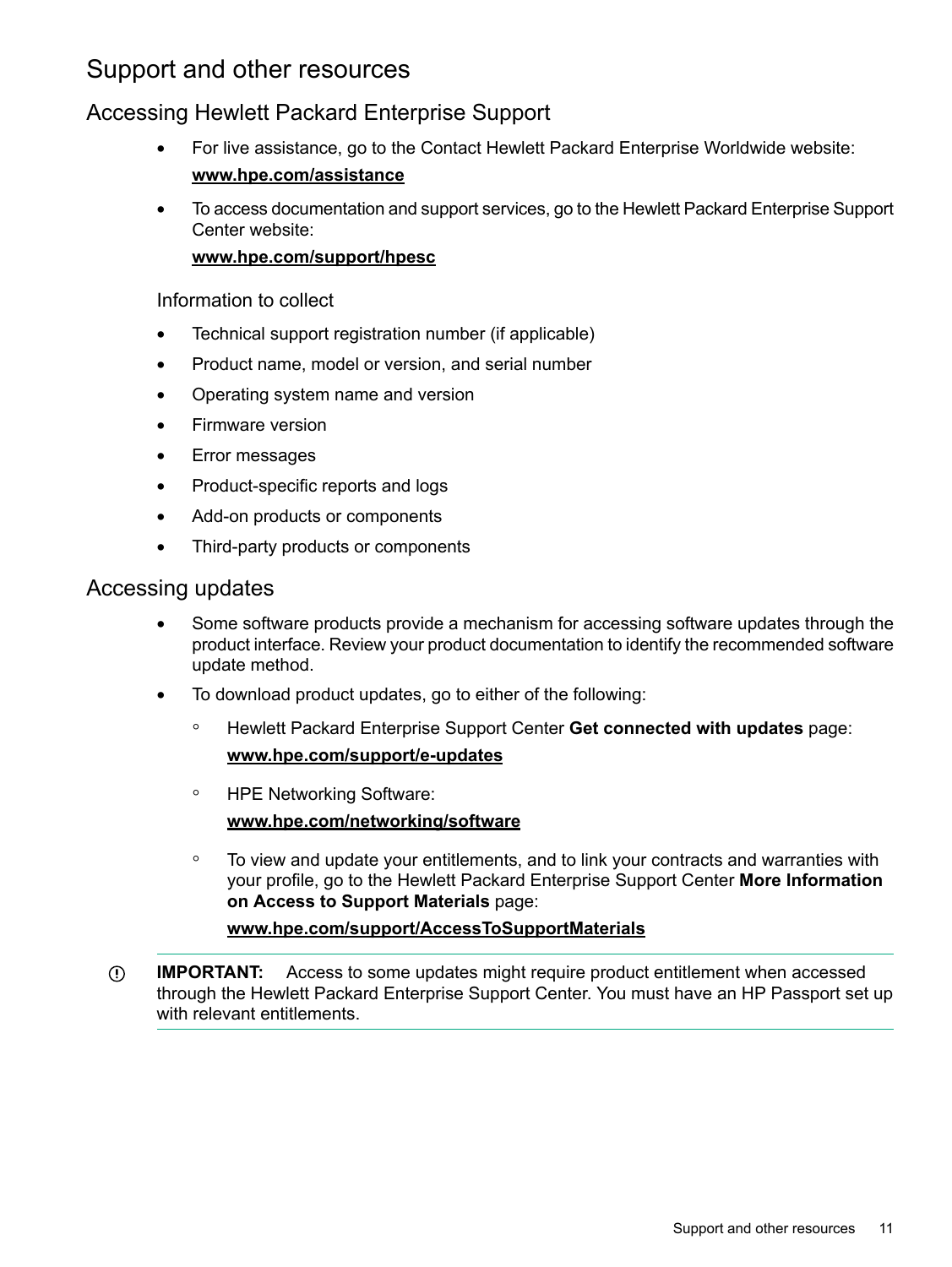### Hewlett Packard Enterprise security policy

<span id="page-11-0"></span>A Security Bulletin is the first published notification of security vulnerabilities and is the only communication vehicle for security vulnerabilities.

- Fixes for security vulnerabilities are not documented in manuals, release notes, or other forms of product documentation.
- A Security Bulletin is released when all vulnerable products still in support life have publicly available images that contain the fix for the security vulnerability.

To find security bulletins:

- 1. Go to the Hewlett Packard Enterprise Support Center at **<www.hpe.com/support/hpesc>**.
- 2. Enter your product name or number and click **Go**.
- 3. Select your product from the list of results.
- 4. Click the **Top issues & solutions** tab.
- 5. Click the **Advisories, bulletins & notices** link.

To initiate a subscription to receive future Hewlett Packard Enterprise Security Bulletin alerts via email, sign up at:

#### <span id="page-11-1"></span>**[www4.hpe.com/signup\\_alerts](http://h41360.www4.hpe.com/signup_alerts.php?jumpid=hpsc_secbulletins)**

#### **Documents**

To find related documents, see Hewlett Packard Enterprise Support Center website:

#### <span id="page-11-2"></span>**<www.hpe.com/support/manuals>**

• Enter your product name or number and click **Go**. If necessary, select your product from the resulting list.

#### **Websites**

| Website                                                   | Link                                       |
|-----------------------------------------------------------|--------------------------------------------|
| <b>Networking websites</b>                                |                                            |
| Hewlett Packard Enterprise Networking Information Library | www.hpe.com/networking/resourcefinder      |
| Hewlett Packard Enterprise Networking website             | www.hpe.com/info/networking                |
| Hewlett Packard Enterprise Networking My Support          | www.hpe.com/networking/support             |
| <b>General websites</b>                                   |                                            |
| Hewlett Packard Enterprise Information Library            | www.hpe.com/info/enterprise/docs           |
| Hewlett Packard Enterprise Support Center                 | www.hpe.com/support/hpesc                  |
| Contact Hewlett Packard Enterprise Worldwide              | www.hpe.com/assistance                     |
| <b>Subscription Service/Support Alerts</b>                | www.hpe.com/support/e-updates              |
| <b>HPE Networking Software</b>                            | www.hpe.com/networking/software            |
| Customer Self Repair (not applicable to all devices)      | www.hpe.com/support/selfrepair             |
| Insight Remote Support (not applicable to all devices)    | www.hpe.com/info/insightremotesupport/docs |

#### <span id="page-11-3"></span>Customer self repair

Hewlett Packard Enterprise customer self repair (CSR) programs allow you to repair your product. If a CSR part needs to be replaced, it will be shipped directly to you so that you can install it at your convenience. Some parts do not qualify for CSR. Your Hewlett Packard Enterprise authorized service provider will determine whether a repair can be accomplished by CSR.